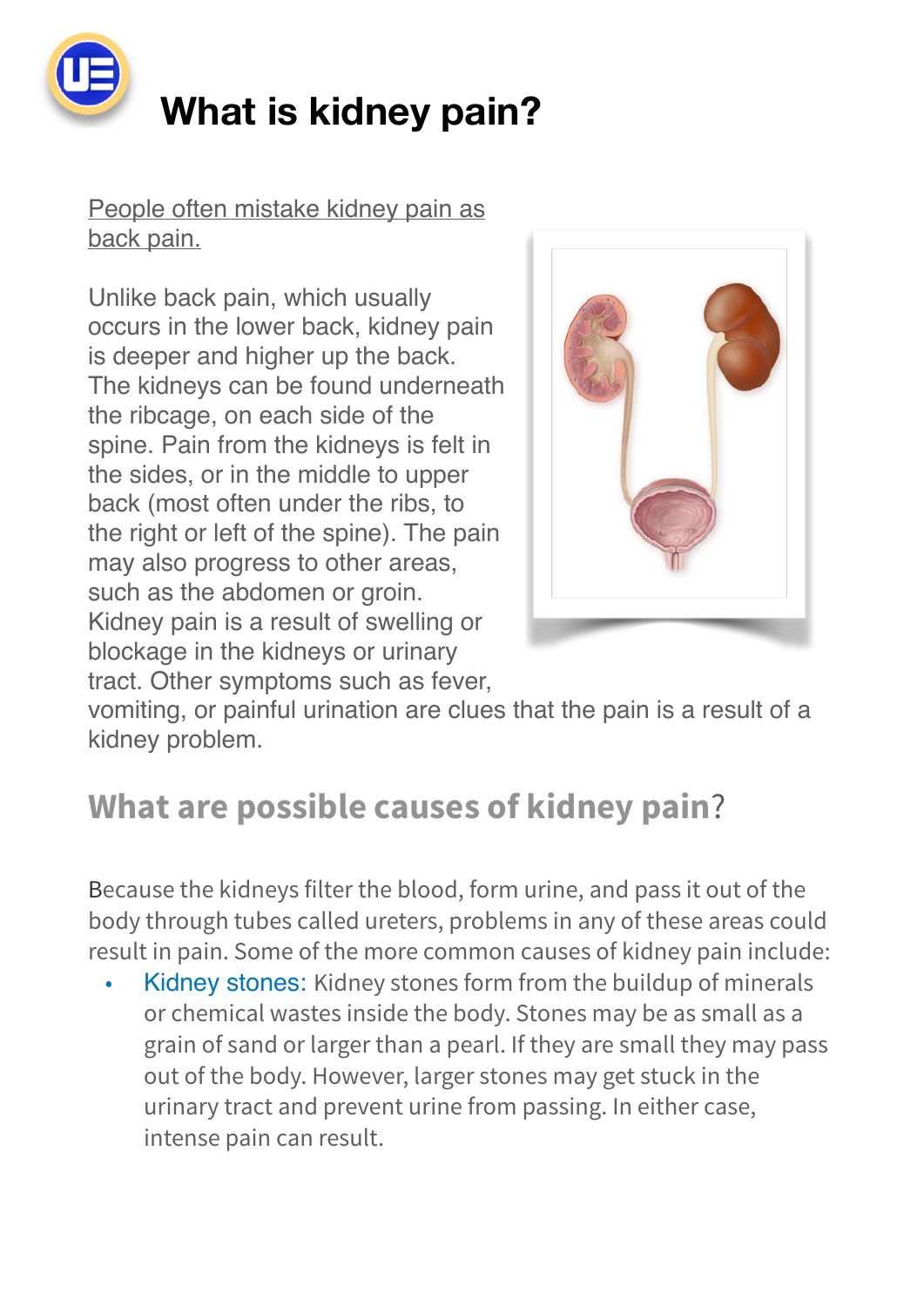- Musculo Skeletal Pain: Pain near the location of kidney can be due to muscular spasm and fibromyalgia. It is not necessary due to tiny calyceal calculus.
- Urinary tract infection: An infection anywhere along the urinary tract caused by bacteria left behind after urination. Symptoms may include fever, painful urination, cloudy urine, and general fatigue.

## **When should I visit my doctor?**

See your doctor if you have persistent pain in the kidney area, and if you have back pain along with any of the following symptoms:

- Fever
- Discolored urine
- Painful urination
- Blood in the urine
- A repeated urgent need to urinate
- The appearance of solid material (kidney stones) in the urine
- A general feeling of illness or lethargy that will not go away
- Kidney infection (pyelonephritis): A kidney infection occurs when bacteria from a bladder infection has spread to the kidneys. People with diabetes or who have a blockage in the urinary tract are more likely to get a kidney infection. In chronic cases, some problem in the urinary tract causes urine to flow backwards from the bladder up to the kidneys, resulting in repeated infections and possibly permanent kidney damage.
- Polycystic kidney disease: An inherited condition in which fluidfilled sacs (cysts) develop inside the kidneys. As the cysts expand,